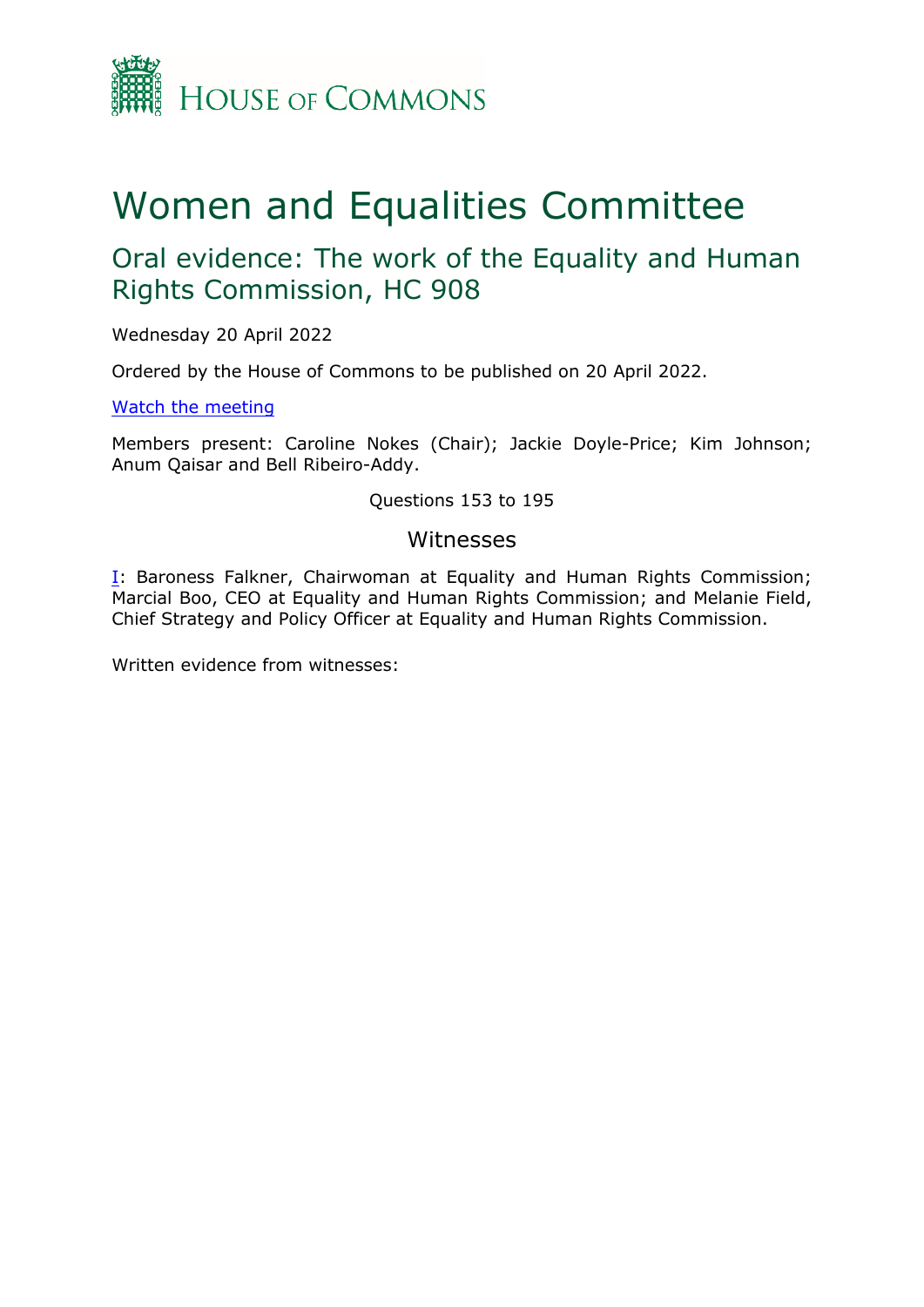

## <span id="page-1-0"></span>Examination of witnesses

Witnesses: Baroness Falkner, Marcial Boo and Melanie Field.

**Chair:** Welcome to the Women and Equalities Committee and our regular meeting with the Equality and Human Rights Commission. Can I thank our three witnesses for participating this afternoon? We have Baroness Falkner, the Chair of the Equality and Human Rights Commission, Marcial Boo, the CEO, and Melanie Field, the chief strategy and policy officer. We are going to start with questions from Bell Ribeiro-Addy.

Q153 **Bell Ribeiro-Addy:** Thank you very much, Chair. Thank you, panel. My questions are going to be mostly for Baroness Falkner, but my first one is actually for both Baroness Falkner and Marcial. The Commission seems to have changed its position on GRA reform since your appointment. Could you explain why? I will start with you, Baroness Falkner.

*Baroness Falkner:* First of all, can I say, Chairman, it is a real pleasure to be here again. We took note of your report—I think it was 21 December—on GRA reform and, of course, we have taken note of your previous reports. I know you do not want pre-prepared statements or anything like that, but I just wanted to say that we are very cognisant of your interest in this area, and we hope to have a very constructive discussion about it with you today.

You wanted me to cover the modification—which is the way I would like to put it—of our position. We have been looking at this issue. As you know, the Committee asked us several years ago to produce guidance on single space exemptions in the Equality Act and we were looking at that. We were looking at a number of related issues. The Scottish Government were looking at GRA reform.

When we started contemplating this last summer, the UK Government was likely to table a paper on conversion therapy. The question of whether there would be GRA reform coming forth from the Government proposals was a live one. We assessed, cumulatively, our different positions because the positions taken in Scotland have been different from those in England and Wales, and we decided as a board to have an overall look at it.

It transpired that we had never done so before. We had never looked at the several different issues that came together in the round and it took a little while to prepare, to thoroughly explore the issues and to do our research on it. We had, for the first time, a board discussion on 1 December in light of all of these things.

One of the other things that had happened in the interim was that we did consultation on our strategic plan—which I think was in September—and we were surprised by the saliency of the issue of sex and gender and the balance of rights issues of the public. We had more than 880 responses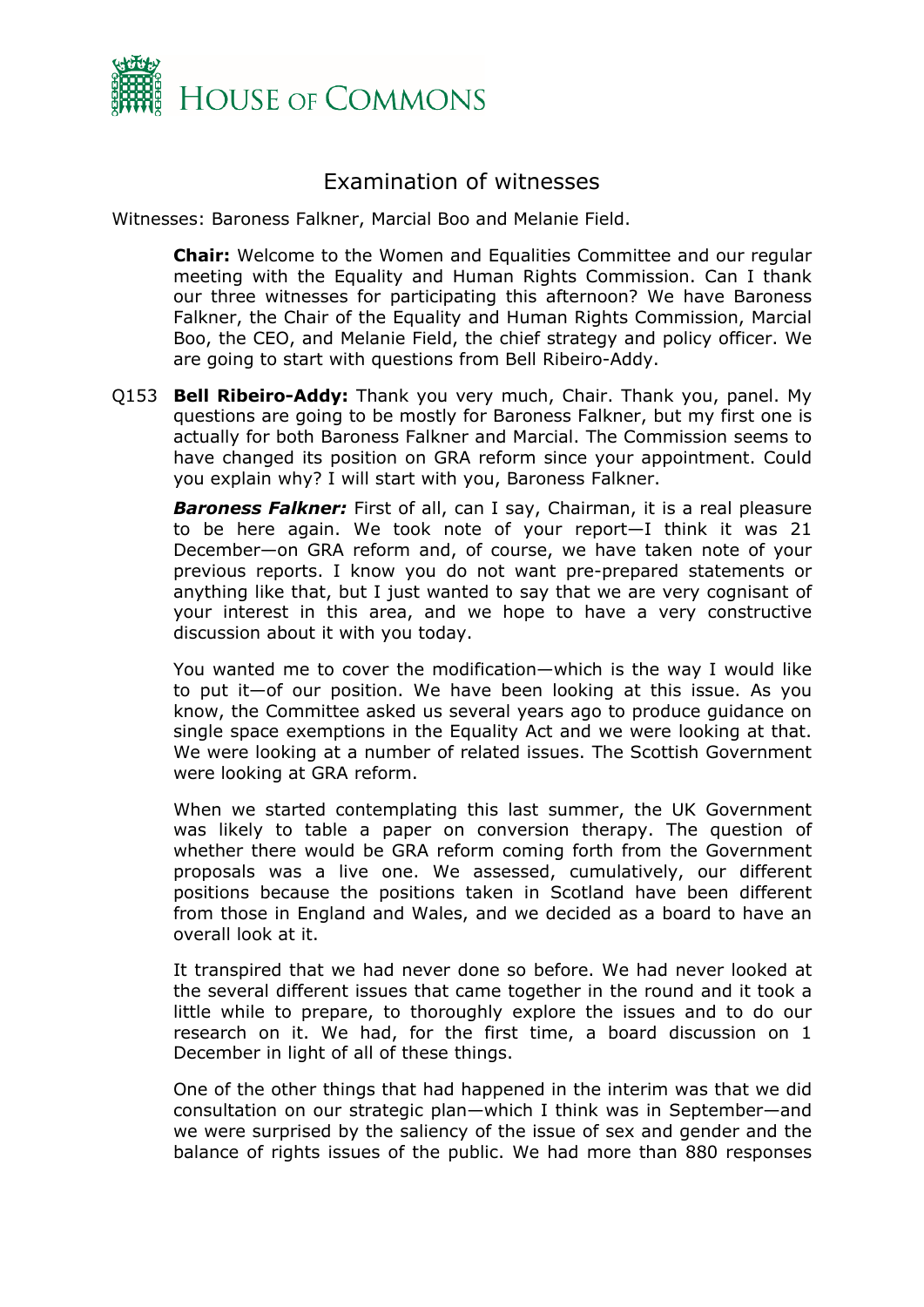

from individuals and organisations, and this issue had risen to number one on the agenda in our consultation responses.

It was very evident to us that the landscape had changed over the period of time, that we had had rather ad hoc positions on it developed in a very piecemeal manner, one by one, in response, usually, to a consultation or a draft Bill or a discussion about things. It struck us that we needed to reassess our views of the very sensitive and delicate issues of achieving a balance of rights, delivering on the facts of the Equality Act as the law is set out, and looking forward to the proposed Scotland reform and the conversion therapy reform, and that is what we did on 1 December.

It may interest you to know that the board was unanimous. We had a unanimous decision on where we wanted to go. Of course, if I am preempting you a little bit, let me say that also the board is a board comprising people who have been there for over a decade, so they had seen the entire panoply of our responses previously, but we all felt that we needed to land on the right place on this and stood behind our positions.

Q154 **Bell Ribeiro-Addy:** Thank you very much. Marcial, why would you say the EHRC's position has changed?

*Marcial Boo:* I would reiterate what Baroness Falkner has just said. As you know, I joined the EHRC in September. The conversation in December—that Baroness Falkner has referred to—was the first time that I had been party to those conversations. There was a very comprehensive conversation and, as has been said, there was unanimity at the board table also drawing on the advice of our statutory Scotland and Wales Committees and that is the position that we have been taking forward in the various responses that we have been making to different Governments' proposals since then.

Q155 **Bell Ribeiro-Addy:** Baroness Falkner, in your letter regarding Scotland's proposed reforms you said that "more detailed consideration was needed before the reforms could go ahead." Could you outline what you meant by that?

*Baroness Falkner:* We think the Scotland proposals are wide-ranging and with significant impact. They wished to reduce the minimum age from 18 to 16, to remove the requirement for a diagnosis of gender dysphoria, to reduce the time period in which an applicant must have lived in their acquired gender significantly from two years to three months, and to remove the need to provide evidence of this.

We felt there was a great deal of ambiguity in their positions at the time. They required applicants to be ordinarily resident in Scotland or to have a Scottish birth certificate if they lived elsewhere in the United Kingdom to be eligible to apply for those. Of course, that will have implications on how a Scottish Gender Recognition Certificate is interpreted by the courts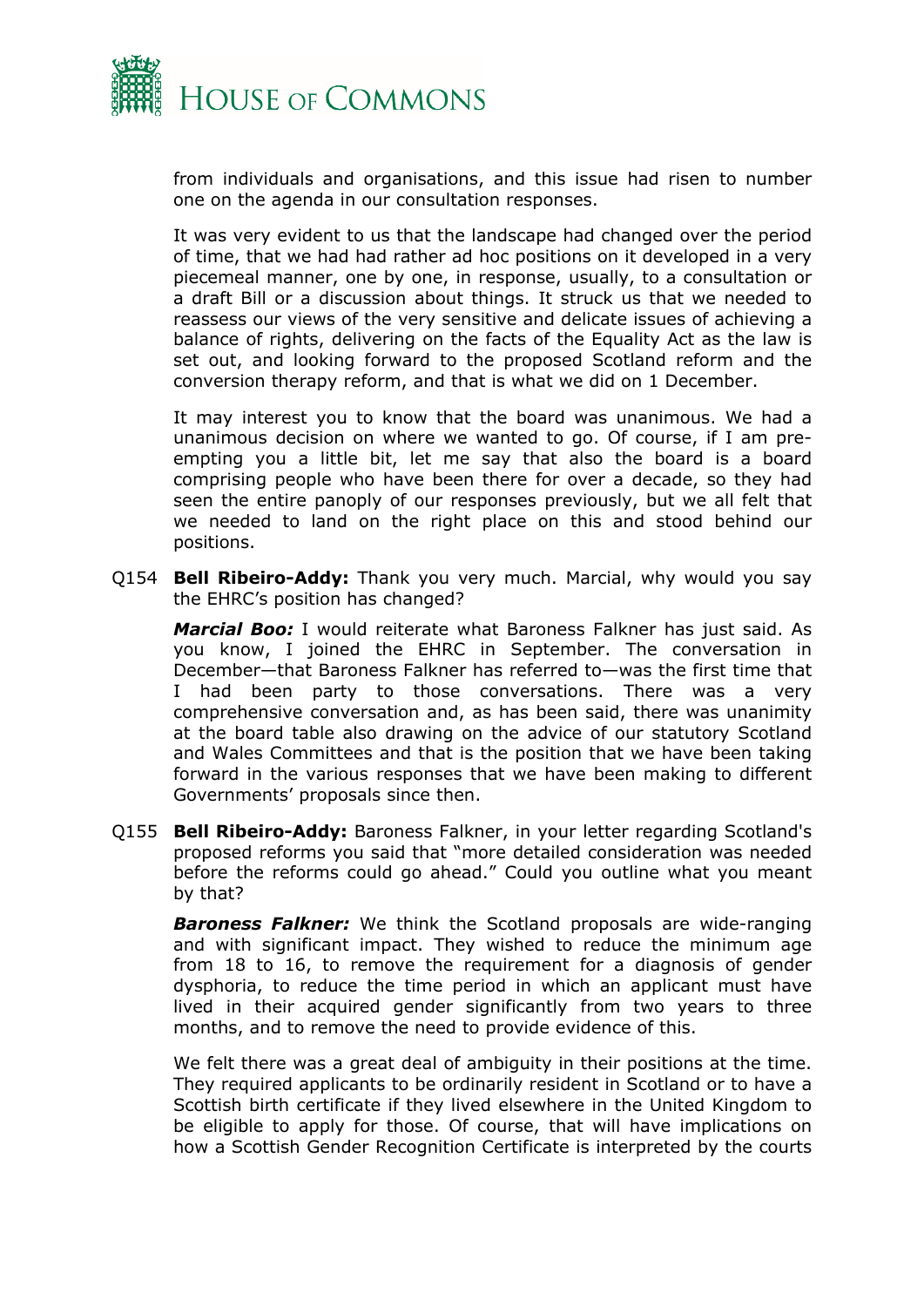

if the person wishes to assert their rights of a Scottish certificate in other courts in England and Wales.

They required applicants to make a statutory declaration, they required a three-month period of reflection, and they wanted to introduce a monitoring system to provide data on the number of applications. We looked at these, for us, significant wide-ranging changes and reforms. We also considered whether the implications would go beyond the borders of Scotland, and we think they might do.

We also heard increasing levels of concern that had been expressed by the legal community—the courts have been over this ground—academics, data users and campaigners about the potential impacts of removing the current criteria for obtaining a GRC and replacing it with a process based on an individual's personal understanding of their gender.

Basically, the concerns centre on unknown practical consequences for individuals and for society. They are not restricted to the individuals alone of extending the ability to change legal sex from a small defined group with a recognised medical condition who have demonstrated their commitment and ability to live in their acquired gender to a wider group who identifies as the opposite gender at a given point in time. Such potential consequences extend, as I have said, to the use of data, to the participation and drug testing in competitive sport, to measures to address barriers faced by women—something that had escalated in the response to our strategic plan—and practices within the criminal justice system which are increasingly debated in several of the pieces of legislation currently going through Parliament.

We considered all of these things and we came to the view that the established legal concept of gender, together with existing protections from gender reassignment discrimination for trans people and the ability for them to obtain legal recognition of their gender, provided for us, collectively, the right balanced legal framework for the protection of everyone, but really importantly—and I want to emphasise this point that includes protecting trans people from discrimination and harassment and safeguarding their human rights.

Alongside debating these issues, as we did, we felt extremely concerned as a board about improvements for medical services for people with gender dysphoria, and we were particularly concerned about the excessive waiting times for them. We wrote to the Secretary of State for Health on 24 December to raise our concerns and I think we received a response on 30 March—so very recently–setting out the steps the Department is taking to resolve some of the issues.

We are considering further engagement with the Department on how we can make them deliver on what they say they are wishing to do. Finally, the UK Government also reduced the fee for obtaining a GRC from £140 to £5 and we have naturally welcomed that. Importantly, we welcome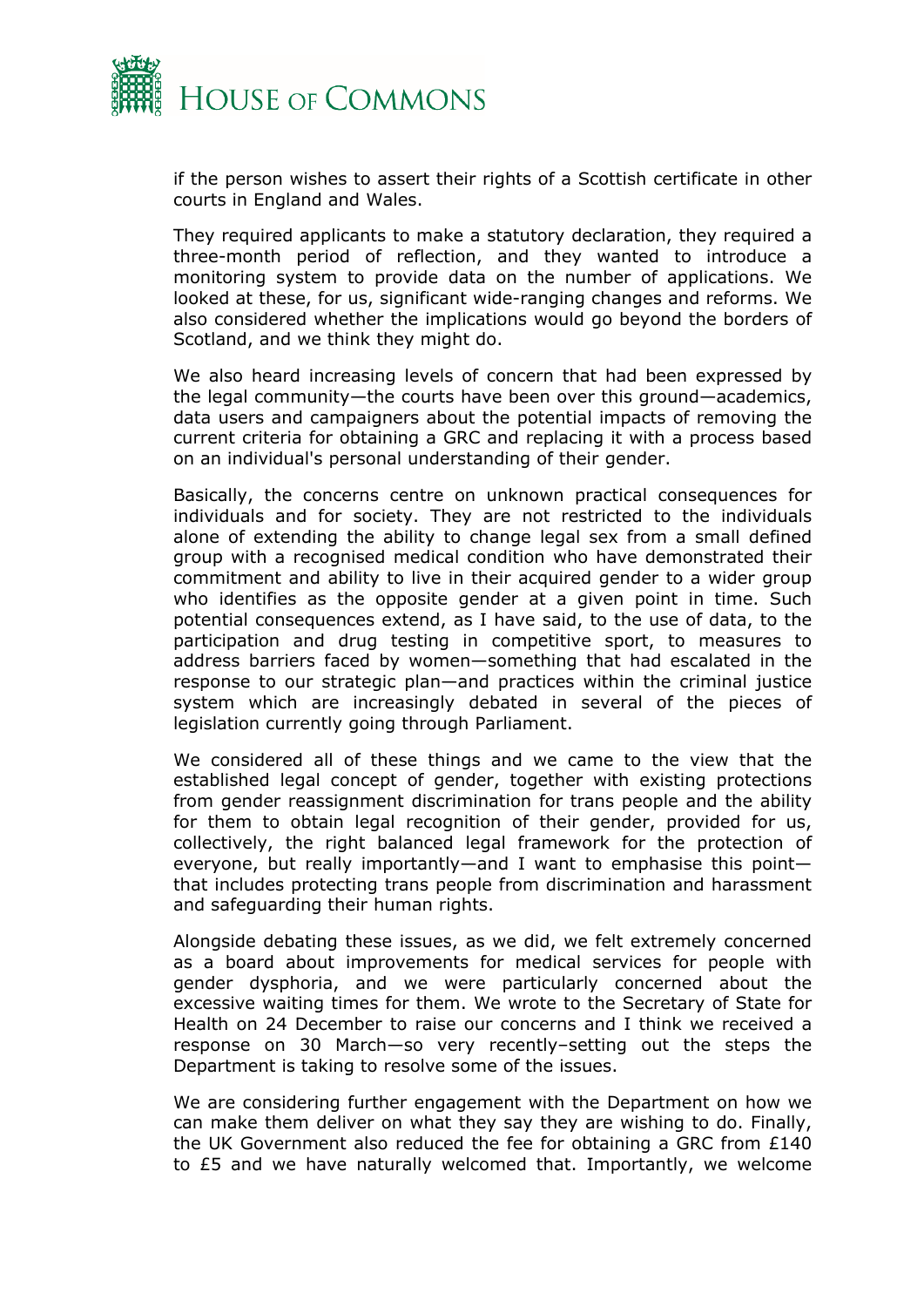

their commitment to digitise the process as well as their pilot programmes to bring some speed into the system.

Q156 **Chair:** Can I just ask a quick question on the earlier part of your response, not the later part? When you wrote to the Scottish Ministers saying that more detailed consideration was needed, what evidence in particular are you looking for?

*Baroness Falkner:* I have covered the evidence base to some extent but—

**Chair:** You said more consideration was needed. I would be really interested to know what sort of evidence you are looking for going forward so that you can know that that consideration has taken place.

*Baroness Falkner:* I will ask Melanie to pick this up in a second because she is the expert on the Scottish part, but essentially there were two from my perspective; the high-level view of this is that we have not seen a draft Bill. The Scottish Government had modified their position from a few years ago in light of the public concerns that they themselves heard on this. We also knew that the Scottish courts were looking at these issues in forthcoming court cases which were resolved in February.

Q157 **Chair:** Melanie, perhaps you could give us some detail of the evidence that you are looking for.

*Melanie Field:* What we would like is a more detailed understanding of what the practical implications of those legal changes will be. This goes back to the types of concerns that have been raised, as Baroness Falkner said, by lawyers, academics and data users, about a wider group of people being able to change their legal sex. It is fair to say that most of the concerns that have been expressed have been in relation to how that might impact on special services or protections for women.

Q158 **Chair:** Are you commissioning any specific work that will provide you with that evidence?

*Melanie Field:* Some of it is about understanding the legal consequences, but these are all areas where there is ongoing consideration. For example, we see quite a lot of coverage in relation to participation in sport. There has been quite recent guidance by the Sports Councils about the inclusion of trans people, particularly trans women in women's sport. We are keen to see how that guidance is working in practice because it was only issued in September.

*Baroness Falkner:* Finally, the Scottish Government, I think, has a Select Committee looking at it.

Q159 **Chair:** Will you be reviewing that?

## *Baroness Falkner:* Yes.

Q160 **Bell Ribeiro-Addy:** On GRA reform, you have previously told us that it is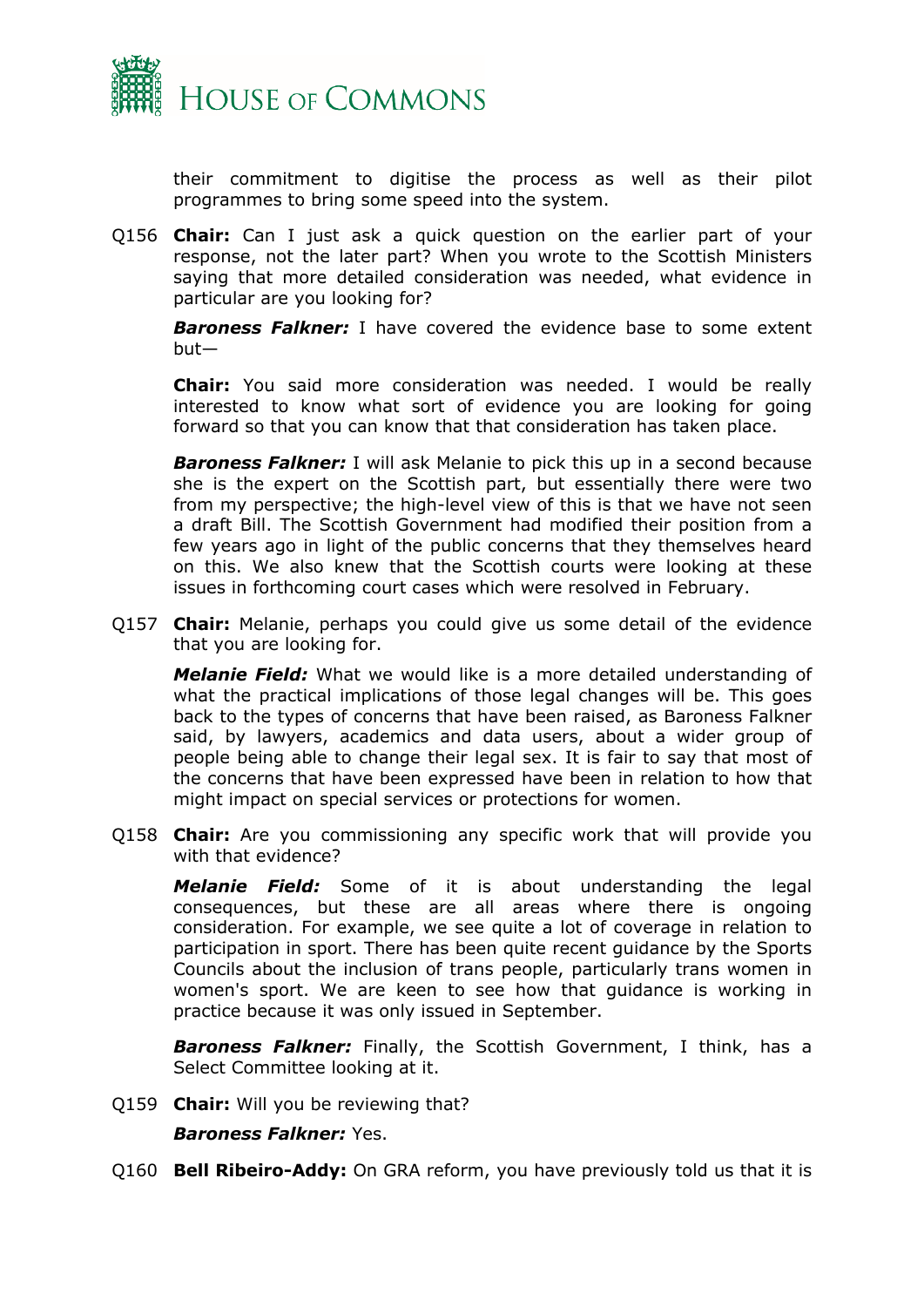

the Commission's duty to "simply enforce the law as we find it". In fact, you have said that on the operations of the EHRC overall. Do you think that your letter to the Scottish Government actually exceeds that?

**Baroness Falkner:** First of all, I would like to use this opportunity to correct myself, if I might. I should not have used the word "simply".

Q161 **Bell Ribeiro-Addy:** Just to enforce the law as you find it?

*Baroness Falkner:* I would say that our role is—as you have rightly pointed out because of my misuse of the word "simply"—to influence and advise as well as enforce the law. We do not believe that our advice, in response to the Scottish Government's proposals, went beyond our remit.

Q162 **Bell Ribeiro-Addy:** Going back to enforcing the law as you find it, would you not agree that it is also the EHRC's role to look at the law where it does not comply with equalities legislation and give directions in that way?

*Baroness Falkner:* Absolutely. That is very much part of our enforcement compliance mandate.

Q163 **Bell Ribeiro-Addy:** Which could then mean being oppositional in some ways to some laws that already exist?

**Baroness Falkner:** I am not sure I understand what you mean by that.

Q164 **Bell Ribeiro-Addy:** You are saying the job is to enforce the law as you find it. What if the law does not comply with current equalities law? Would the EHRC still insist that the law was enforced as you find it, or would it seek to make the point and suggest where it should be changed?

*Baroness Falkner:* When I used that expression about a year ago, I was talking about the Equality Act; I was not talking about law in the abstract. I was talking about our duties to do with the Equality Act enforcement of the Act, providing advice, and influencing directions in which the Equality Act might go in the future. It was very much in keeping with the Equality Act; we do not have a remit beyond the Act. Are you suggesting that we are contradicting the Equality Act?

**Bell Ribeiro-Addy:** I am just asking a question.

*Baroness Falkner:* I am trying to understand what your question is. We do not believe that we are contradicting the Equality Act. We should not find ourselves in a position to be doing that and we would never knowingly allow ourselves to get into that position.

Q165 **Bell Ribeiro-Addy:** Would you be contradicting the Equality Act if you did not, in turn, point to another piece of legislation that did not comply with the Equality Act?

*Baroness Falkner:* Unless you can direct me to the piece of legislation, I am not sure.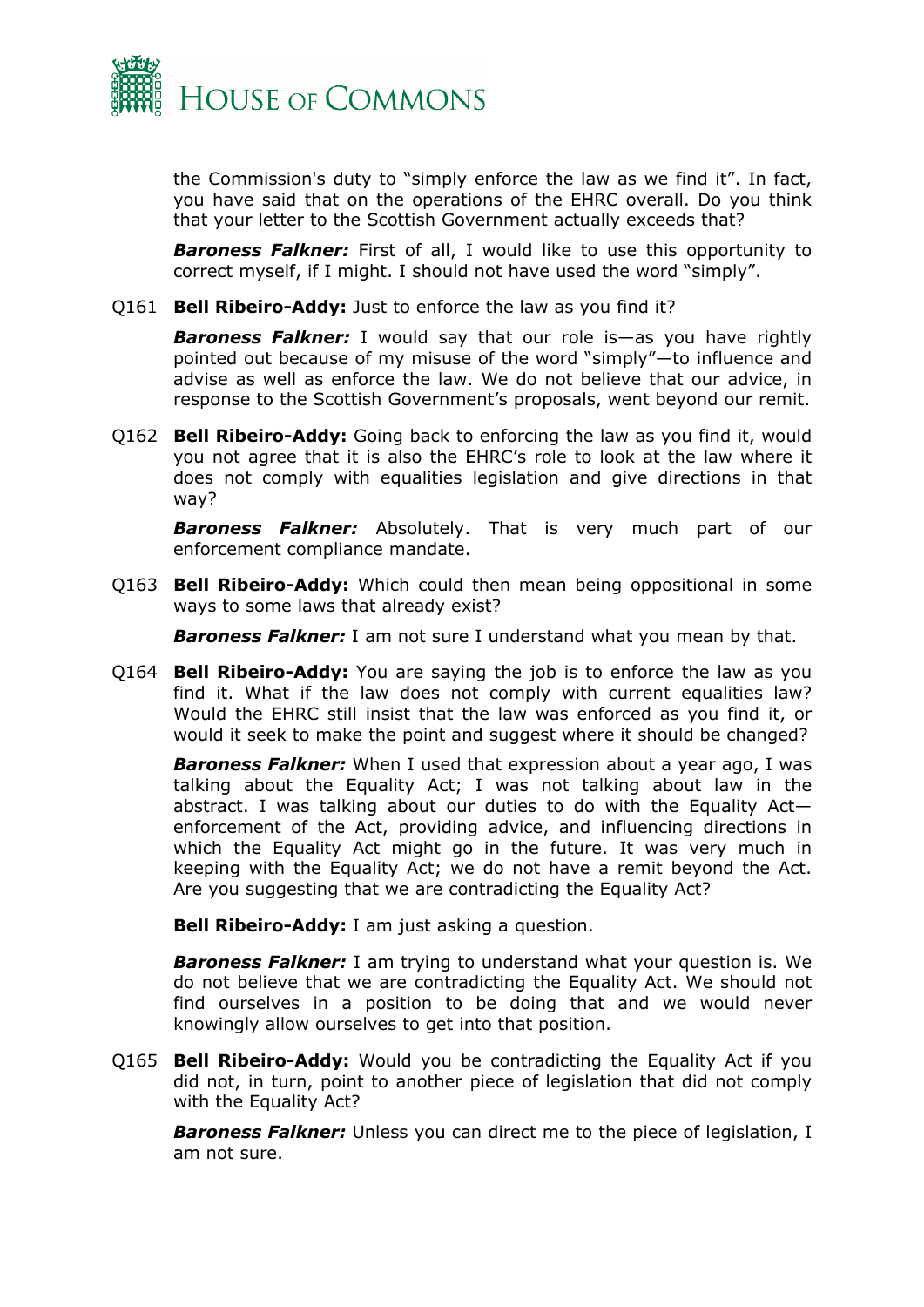

**Bell Ribeiro-Addy:** There are numerous pieces of legislation—

*Baroness Falkner:* Would you have an answer to that, Marcial?

*Marcial Boo:* There are certainly, as you will know, bits of draft legislation that are going through the House where we absolutely do provide advice and briefing to parliamentarians so that they comply with equality legislation. For example, the Online Safety Bill was debated in the House yesterday. We are talking to Ofcom about that to ensure that we provide appropriate statutory advice on legislation that is going through the House so that it complies with not just equality, but also human rights considerations.

Q166 **Bell Ribeiro-Addy:** Thank you. Back to Baroness Falkner. Your submission to the UK Government's consultation on conversion therapy called for more research to be done. Could you explain what more research you thought was necessary?

*Baroness Falkner:* Yes. We completely concur with the UK Government's position that conversion therapy is harmful, and we absolutely stand shoulder to shoulder with them in supporting the end of such practices relating to both sexual orientation and being transgender.

We have supported an immediate ban on such practices. The impression that we had at the time when we looked at this was that the UK Government wanted to essentially fast-track a Bill in advance of the Safe To Be Me conference that was meant to be held in the summer. If it was going to be a carefully defined Bill on banning conversion therapy in relation to sexual orientation then we completely supported them in doing that.

On being transgender—as the consultation itself points out—the evidence of the prevalence and the nature of conversion therapy is less clear. The UK Government themselves recognised the need to carefully define terms so that we could be clear about what practices would be caught by the ban and what would not be. We came to the view that it would be helpful to see draft legislation consistent with what we were advocating in Scotland.

We recommended that Parliament conduct comprehensive scrutiny of the legislation in relation to being transgender because those are terms where there are legal ambiguities in terms of what is meant. The definitions were not available to us in the consultation document put out by the UK Government in order to ensure not only that harmful practices are prevented, but also that transgender people can receive the advice and support they need, including through better access to gender identity services.

Gender identity services, of course, are a relevant part of this discussion because we were also aware that the Cass Review was still underway. They have, unfortunately, only come up with an interim report as yet so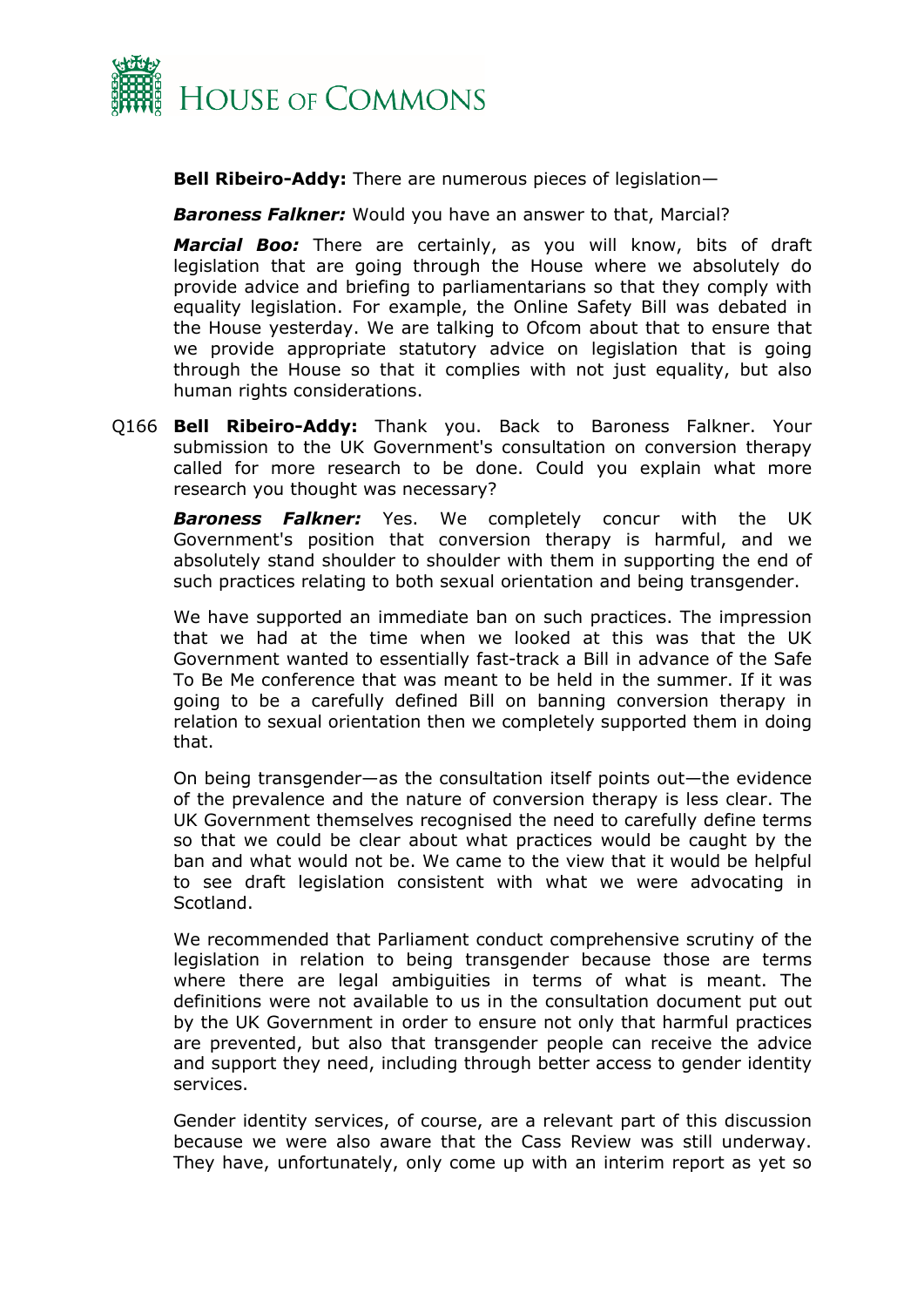

it is going to be, I think, some months more before we see the final report, but that also had an input.

Again, what I am saying is these things were loosely defined. There were a lot of other factors that were coming into play, and we thought that pre-legislative scrutiny of a draft Bill would perhaps be the right way to go for both sides of the House to look at it and to then perhaps take the opportunity to look at things in the round and come up with a better way—not to just ban conversion therapy, but to end it, because it is one thing to ban something in law, but, as we know, law is frequently a blunt tool, and we were determined that we wanted to see an end to it.

Q167 **Bell Ribeiro-Addy:** Is the EHRC in support of the Government's U-turn on not having a blanket ban at the moment? Is that what you are saying?

*Baroness Falkner:* I am not sure I particularly want to get into the position of the Government. Marcial, perhaps you would like to come in here. Of course, we stand by what our response to the consultation was.

*Marcial Boo:* Indeed. Obviously, it is for the Government to decide what approach it takes but, as Baroness Falkner has said, we are absolutely clear in our response that we want to not only ban conversion therapy, but to end it all together. All we were asking was for the Government to publish a draft Bill and to define its terms and for those to be scrutinised by Parliament so that the impact of the legislation is clear to all parties.

Q168 **Bell Ribeiro-Addy:** Does the EHRC support a blanket ban on conversion therapy?

*Baroness Falkner:* An end to conversion therapy.

*Marcial Boo:* Yes, a ban and an end.

**Bell Ribeiro-Addy:** A ban and an end. Okay, that is absolutely fine, thank you.

*Baroness Falkner:* A ban and an end to what? To conversion therapy for whom?

Q169 **Bell Ribeiro-Addy:** For everybody, but in particular, given the Government's U-turn, for LGBT+ people.

*Baroness Falkner:* We definitely support an end to the practice for both sexual orientation and being transgender, but we would like to have a clearer definition of where the Government want to go with it.

Q170 **Bell Ribeiro-Addy:** Finally, how do you anticipate that the new guidance on single and separate sex service provision will reduce conflict or confusion over the operation of the exception?

*Baroness Falkner:* I will hand over to Melanie in a minute, but I will just give you the overview. Of course, it was this Committee that first suggested that we undertake this piece of work years ago. We are very sorry that it has taken so long to come about, but the pandemic diverted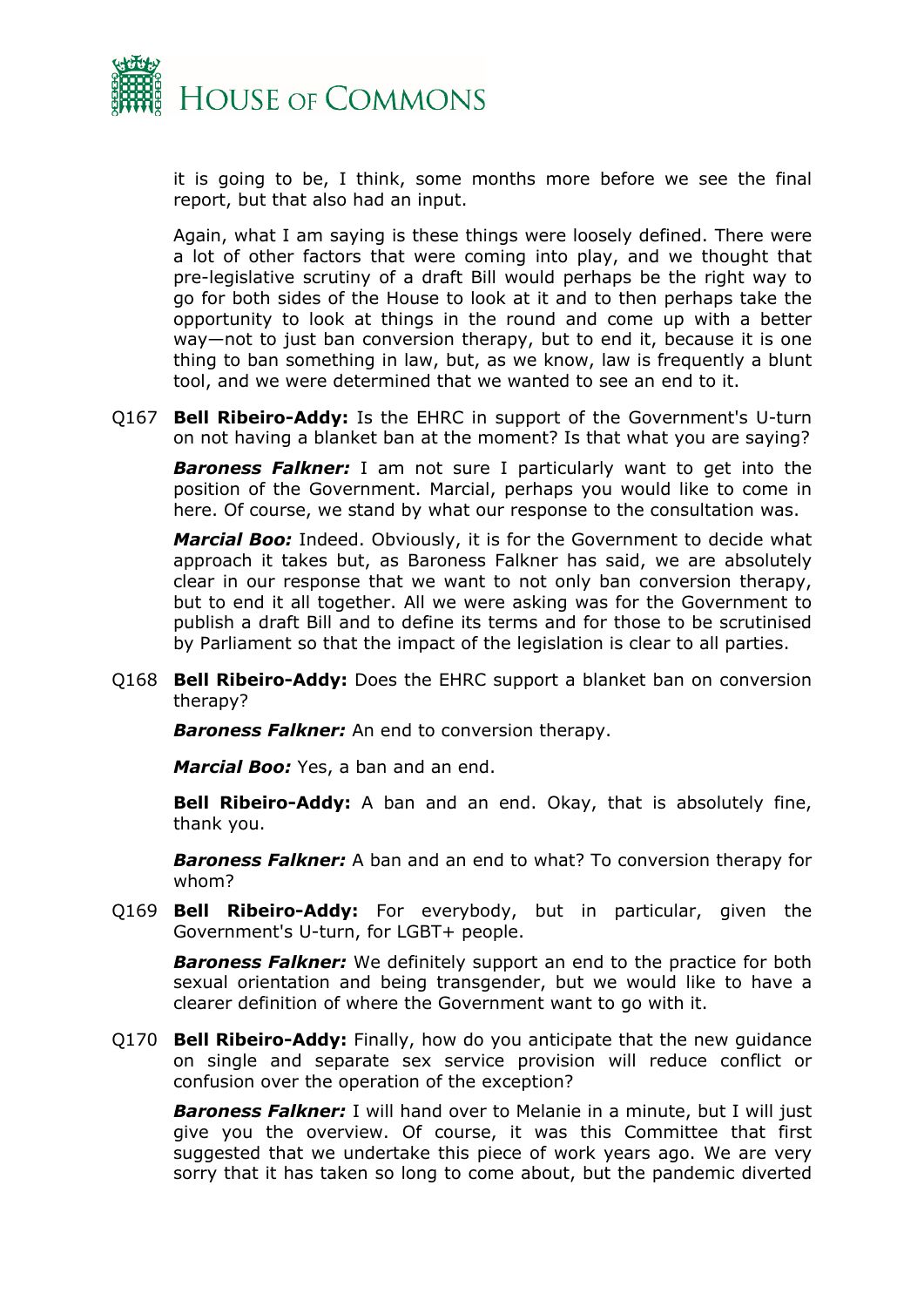

us, and we worked quite a lot—as did the Committee—on pandemicrelated issues. We were wanting it to be, as your predecessor Committee had recommended, a practical guide to help service providers make decisions about single sex exemptions in the Equality Act and, therefore, single sex spaces.

We are here to provide clarity on the law, and we recognise that it is a very sensitive area. It is important that service users and service providers land in the right place on this, and we are ready to help them. After a great deal of consultation, which is one of the reasons it has taken us some time to do it, we have published the guidance and we are here to stand by and help service providers and to foster good relations. We recognise our duty to foster good relations which is also a sensitive area. Are there detailed questions on the guidance itself?

Q171 **Bell Ribeiro-Addy:** Before we go to Melanie, I just wanted to talk about how it is going to reduce conflict and confusion. How have stakeholders responded so far? You mentioned stakeholders: how have they responded so far to the guidance?

*Marcial Boo:* I am happy to reply. Obviously, we have lots of different stakeholders and we have had different responses from different stakeholders, but the ones that we were targeting this guidance at are the service providers who wanted help from the statutory equality regulator on how to understand equality law in respect of single-sex services and the exemptions that are available in law.

Those stakeholders have been very welcoming of the guidance because they have said that it is clear, it provides helpful examples, and that it will enable them in their own organisations, in their own context in the different parts of the country, to come up with policies and procedures to ensure that they are being fair to everyone—to all of their users— in ensuring that they are complying with the law. Those stakeholders have been very receptive.

In other stakeholder communities the response has been different, as you will be aware, and obviously we are wanting to work with all of our stakeholder groups, whether they are civil society organisations or Government or statutory bodies of other kinds, including regulators, to ensure that all of those stakeholder interests have an opportunity to discuss the guidance and other related issues with us.

**Bell Ribeiro-Addy:** Thank you very much. Back over to Melanie.

*Melanie Field:* Our hope for the guidance is that it will reduce confusion and conflict by providing clarity about how the law actually works and provides, not only for single sex services and spaces but also for trans people to be treated appropriately in relation to those services by setting out the law in a practical way with examples.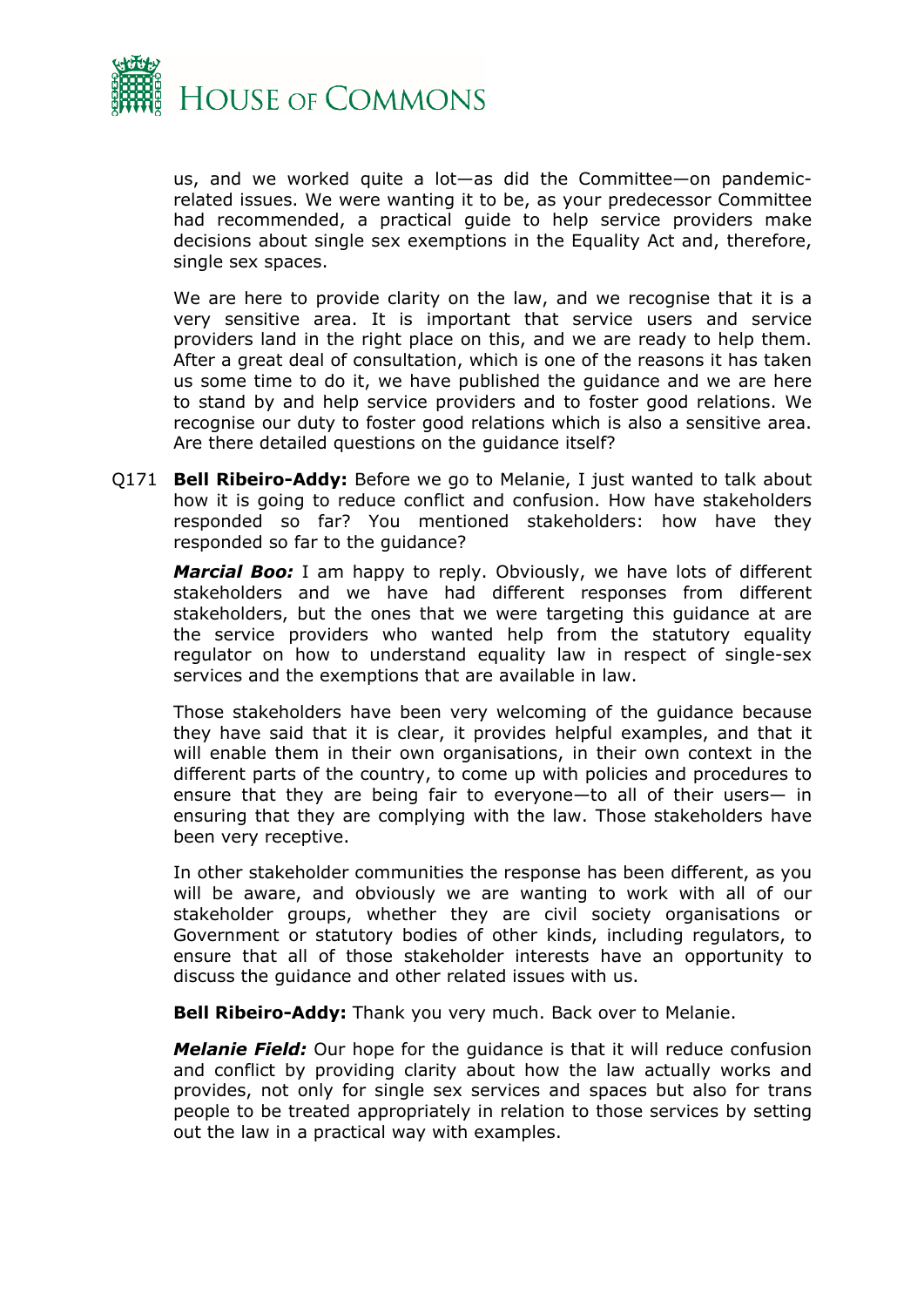

Hopefully, as Marcial has said, service providers are finding it useful in understanding what they can do and what they need to do. One of the most important things in the guidance is the strong encouragement for service providers to think about what their policy is and make that clear because it is really important that service users can be confident that a service is appropriate for them. That is important for all women when they are wanting to access services: that they can be confident they are going to get the service that they need.

Q172 **Chair:** Marcial, can I just take you back to your response about stakeholders? Priority five of your three-year plan is about bringing groups together. Clearly, there will be stakeholders with conflicting interests and views. What have you done specifically since publishing that guidance to try to bring stakeholders together?

*Marcial Boo:* We are tackling that in three different ways and, as you know, this is a three-year strategy that we have launched. The first way is to work with children, young people, schools, universities and colleges so that we can help the next generation to be tolerant and to understand equality and difference so that this country as a whole can have better relations between different groups who identify in different ways. That is the first way. We have started working with Ofsted, Ofqual and the Office for Students, the three main regulatory bodies, and we are working through the existing system to work with children and young people on that front.

The second way is in sports and community activities where we recognise that it is a powerful way to bring people together from different backgrounds, and they share a common interest in a particular sport or social activity. We started off working with cricket, partly because of the issues that arose in Yorkshire County Cricket Club last year, and, previously, working with the England and Wales Cricket Board particularly. That is the second area where we are wanting to work together.

In the third area, there are particular issues with sex, gender and gender reassignment, as we have been discussing, where we also want to create spaces for people to discuss these really important issues in a way where together we can find ways to implement the existing law and to discuss areas of difference so that, as a society, we can help to resolve some of these issues.

In that regard, we are talking to organisations such as the Fawcett Society, Stonewall, other think-tanks and stakeholder groups with an interest specifically in that topic so that over time—and this is obviously not going to happen overnight—we can create some common ground where there is clarity among relevant stakeholders about what the law currently says and from that shared understanding of the law there can then be debates in this place and elsewhere on how changes, if any, might take place.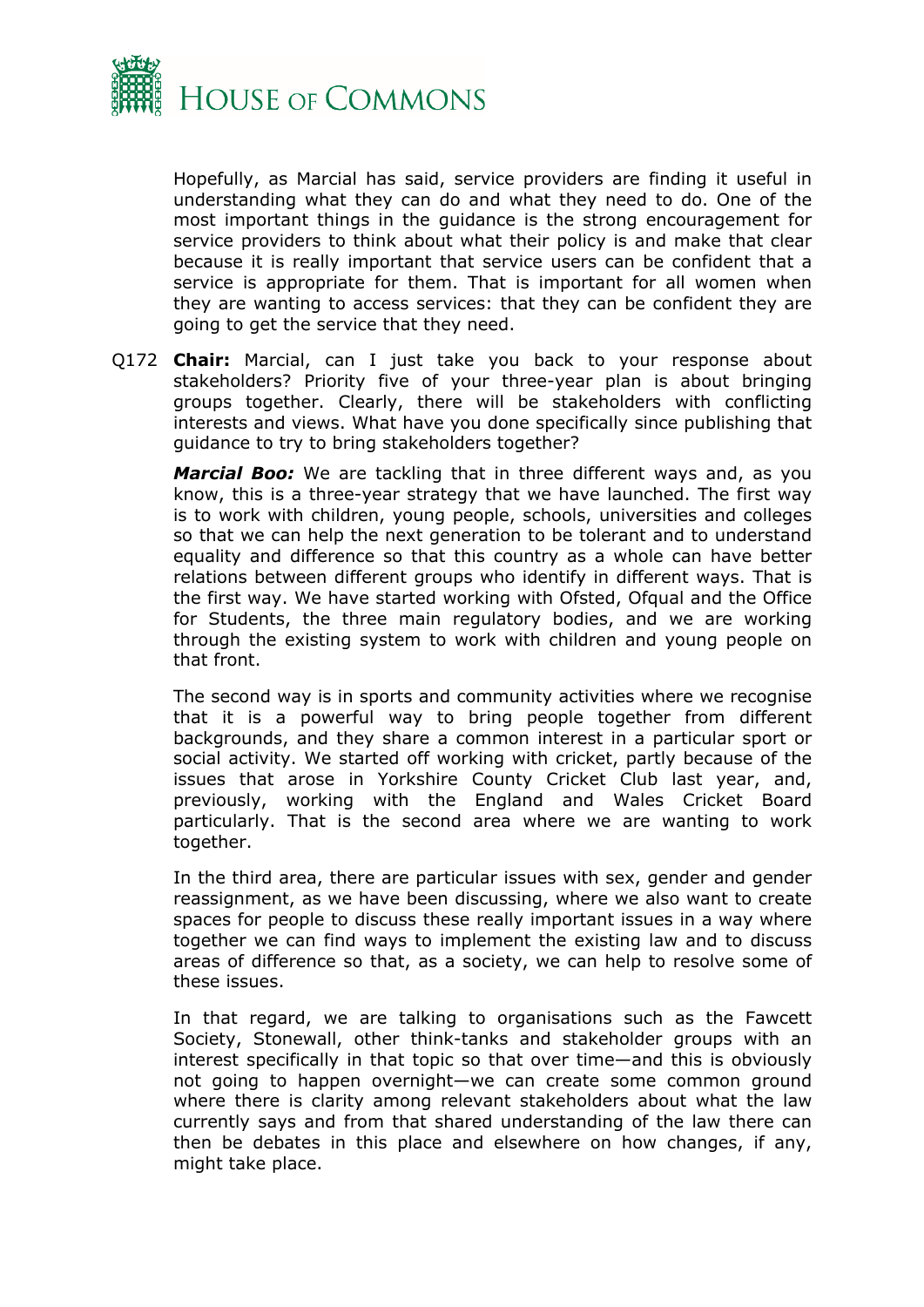

Q173 **Chair:** Baroness, can I just take you back to your response about the evidence that you were looking for from the Scottish Government on GRA reform? I think you specifically said that there was no draft Bill.

*Baroness Falkner:* I think there was a draft Bill in 2018.

**Chair:** 2019. You said there was not—

*Baroness Falkner:* Yes, but from conversations that we had, it appeared to us that they were reviewing some of the provisions in that Bill. For example, I think the age in that Bill was 16, and they changed the age in that Bill. I am sorry, I am not across that. Melanie, you would be.

*Melanie Field:* Their original proposal was to reduce the age to 16, though we understood that there was consideration of not doing that and leaving the age at 18 again.

Q174 **Chair:** The Baroness said very specifically in her response that the reduction in age to 16 was included.

*Melanie Field:* That is included in the Bill that has been brought before the Scottish Parliament now, so we—

Q175 **Chair:** Was that in the draft Bill or not?

*Melanie Field:* We understand that the Scottish Government are still proposing to reduce the age to 16. There was a period when we thought that they were going to leave it at 18, because of the change in the age of marriage to 18.

**Chair:** Thank you for that. Kim.

Q176 **Kim Johnson:** Good afternoon, Panel. Baroness Falkner, you have alluded to the fact that some groups are receptive to the work that you have done around GRA, but we will all be aware that some groups responded quite negatively, with trans and non-binary believing that the EHRC ignored their experiences.

In light of that it would be interesting to know how you intend to rebuild relationships with the LGBT community, given the fallout in terms of the letter to the Scottish Government and response regarding conversion therapy?

*Baroness Falkner:* Indeed, we are very conscious of our duty to foster good relations between groups, and in fact it is part of our strategic plan. Perhaps I can turn to Marcial to fill in the work that is already underway in that regard.

*Marcial Boo:* You are absolutely right. We need to demonstrate to all of our stakeholders that we take our responsibilities seriously in respect of nine different protected characteristics, which include gender reassignment.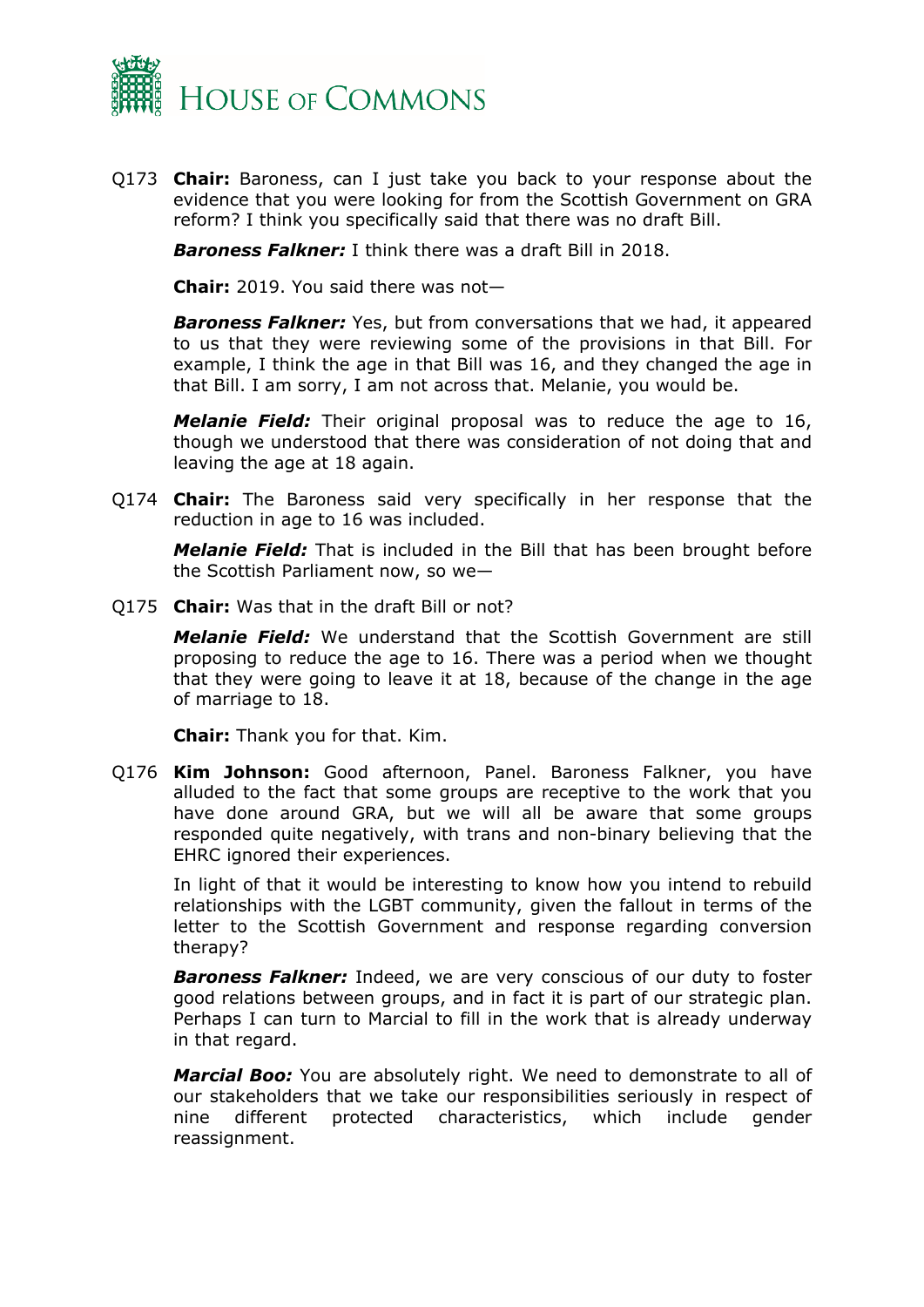

In our business plan for this coming year, we have made clear that we want to make sure that trans people, but LGBT people in general, have fair access to health services; particularly, as Baroness Falkner has already alluded to, gender identity services. We have already engaged with the Department of Health and Social Care and asked them to make sure that the unacceptably long waiting times that many trans people experience at the moment for gender identity services is reduced. They have written back to us less than two weeks ago and we are going to follow up with them at official level to make sure that that is followed through. It is not fair that trans people, LGBT people in general, have to wait so long.

As I mentioned, we are also reaching out to many civil society organisations that are championing and advocating for the rights of the LGBT community—Stonewall in particular—to find areas where we, as the statutory equality regulator, and these organisations share common ground, notwithstanding differences on certain issues.

Together, we can make sure that people are treated fairly when they are at work, applying for jobs, or when they are accessing public services and other services too. In many other areas, I am confident that with goodwill on all sides we can find common ground and make sure that we are doing our job to enforce the Equality Act.

Q177 **Kim Johnson:** Thank you, Marcial. I am just picking up on Stonewall, because they have suggested that that there needs to be a review of EHRC as a human rights organisation—where would you sit in terms of that, and how would you respond to that comment from Stonewall?

*Marcel Boo:* As you may know, Stonewall wrote to the United Nations asking for a special review of our national human rights status. They decided not to conduct that review when requested, but this will happen in due course as part of the United Nations' normal schedule of reviews. But I go back to what I said earlier: I am very keen to reach out to all interested parties representing all protected characteristics, to make sure that where we have common ground we are assiduously and fearlessly taking forward our responsibilities.

*Baroness Falkner:* It was deeply unfortunate that we arrived at a position where this was the case, and I myself wrote a piece in the media suggesting that none of us was going to achieve a better Equality and Human Rights Framework if groups felt that if we did not agree with their campaigning stances, they would rather that we were not funded, or rather that we did not exist, or that we were inadequate—not fit for purpose.

That would be a very bad place to get to, therefore it is important to contextualise that the United Nations have looked at this twice—they looked at it on the back of a complaint in October and again in March. It is worth reading to you the actual text of the United Nations response.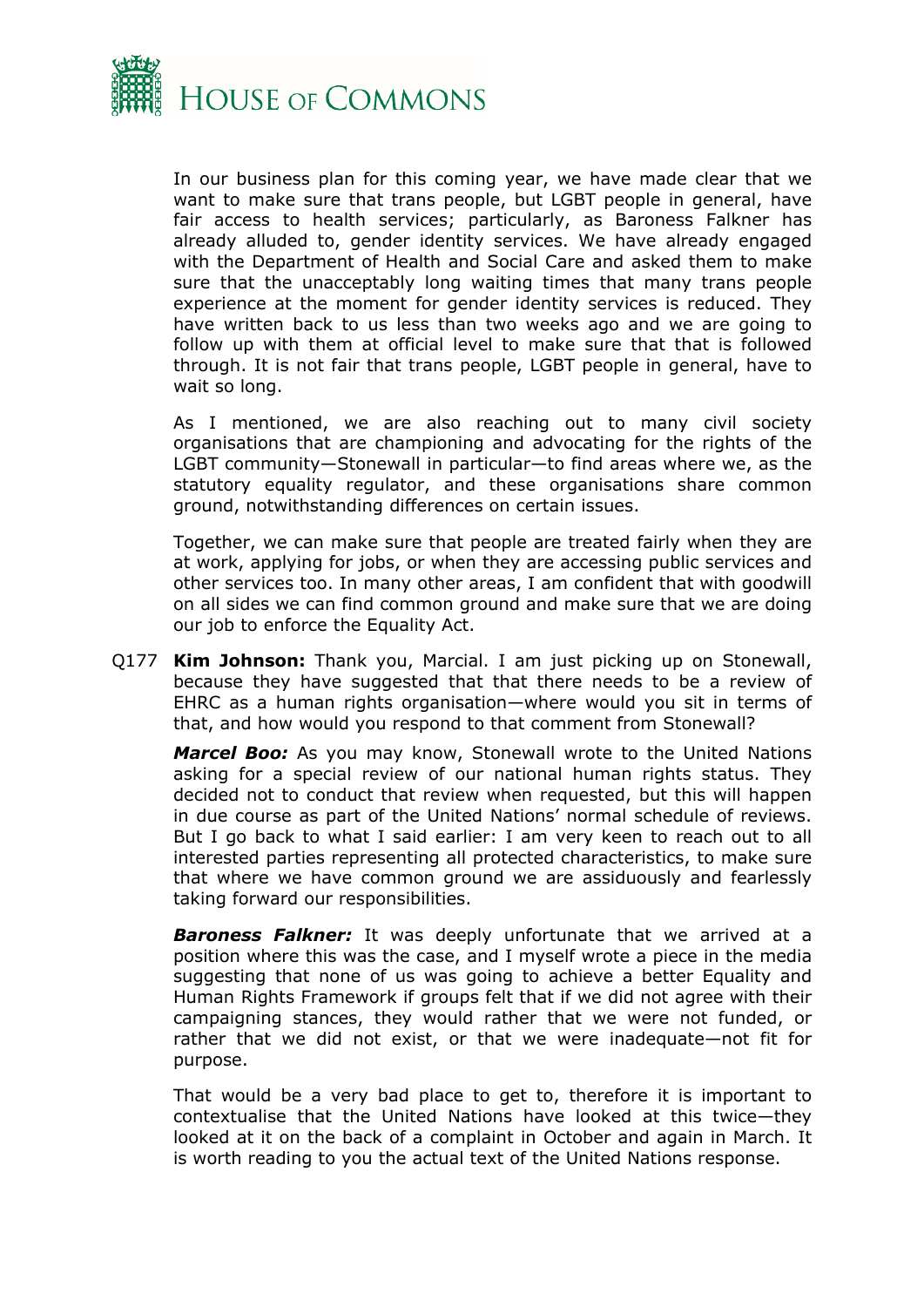

Q178 **Chair:** I am not sure that it is, because the wind up—

*Baroness Falkner:* It is two sentences.

**Chair:** Okay, quickly because we are about to vote, which will cause the meeting to be suspended.

*Baroness Falkner:* "Based on the information received and after deliberations, the Ganhri Sub-Committee on Accreditation has decided NOT to initiate a special review of the Equality and Human Rights Commission of Great Britain." I would appeal, through you and the Committee. to now move forward, for us all to work together. It does not help the people of Britain, who are desperately in need of a good, active and proactive legislator on their behalf, for one protected characteristic group to wish to see its demise, and we need to move beyond that. I and the Board are absolutely determined to work with the team to ensure that happens.

I believe Marcial already has meetings with some of these groups in the diary. We want to start afresh, but it must be on the basis of good faith.

Q179 **Kim Johnson:** But do you understand how people would feel aggrieved because of the stance? Anyway, I will draw a line under it now, because you have mentioned the need for the organisation to work with more than one group.

Disability is one of those organisations as well, and there has been some fallout in terms of your decision regarding the Disability Advisory Committee, and I just wanted to know what discussion you are having in terms of extending the term of that group.

*Marcial Boo:* Thank you very much for that. I have found out that the Disability Advisory Committee was established in 2018-19 for one year only. It was due to be a single year and was extended until the end of the strategy period, which ended in March. We are reconvening with those members in July—and others as well—because we do not just want to have the same people at the table. We want to broaden our engagement with other disabled people's organisations to discuss the new strategy about how best we can engage with disabled people and disabled people's organisations for the coming three years.

I would just like to make clear that we are absolutely steadfast in championing the rights of disabled people. Only yesterday we announced publicly that we are taking action against the Department for Work and Pensions, who have failed to make sufficient reasonable adjustments for people with mental health issues. We are supporting litigation for with people with visual impairments, a deaf child in school and we are also taking other action with other Government Departments and other employers. I am absolutely clear that over the coming three years with disabled people and disabled people's organisations, we are going to be addressing the issues of concern to them so that they are not disadvantaged or prejudiced in society.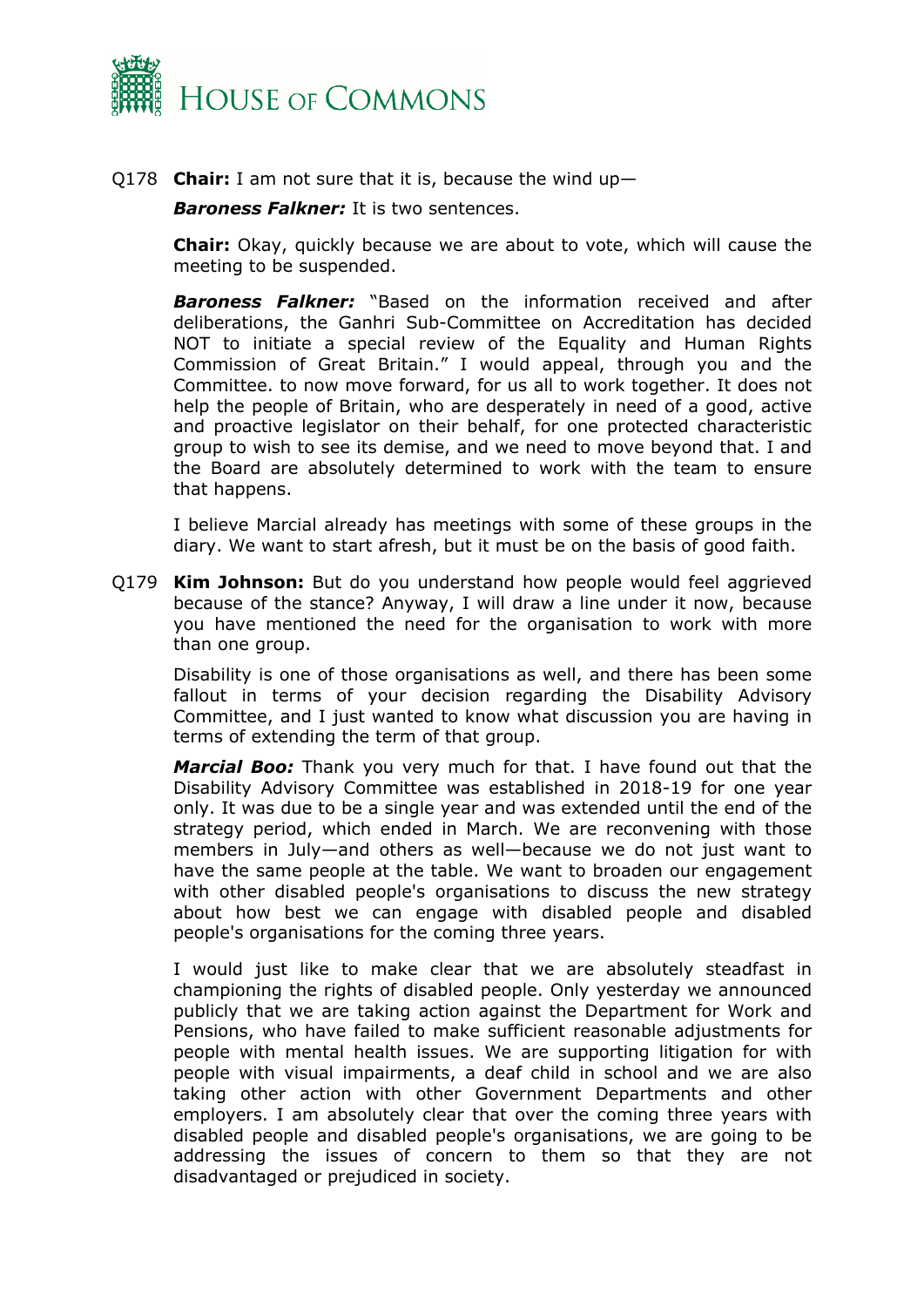

Q180 **Kim Johnson:** When looking at that, Marcial, can you just maybe clarify whether intersectionality will be considered in terms of looking at some of those issues, because not all disabled people are white, there is black LGBT as well—so making sure there is a cross-section to ensure that there is a diverse group of people who are being consulted on some of those issues.

One final point: you have talked about the DWP, and I just wanted to clarify, as an organisation, what enforcement do you have in terms of public sector equality duty across the whole of the public sector? As parliamentarians, we know that Equality Impact Assessments have been—or not—undertaken on certain pieces of major legislation. I just wanted to be clear about the role and remit that you have in terms of those enforcement practices.

*Marcial Boo:* Absolutely. On the first part of the question, yes. I met a representative of the black disabled community only a couple of weeks ago, where we talked about intersectionality to make sure that the needs of disabled people from various backgrounds are addressed, so I can provide assurance on that point.

In terms of our duties to enforce the law in Government Departments, also yes. Whether it is a lack of equality impact assessment or a failure to consider wider equality issues, as Government Departments are legally obliged to under the Equality Act, we will pursue that. Obviously, we will have to judge the measures that we take case by case, and that might range from meetings, briefings, a letter or a public statement through to the legal powers that Parliament has given us to take action, including legally binding agreements, which is what we will be putting in place with the Department for Work and Pensions.

**Baroness Falkner:** Can I just give you a concrete example of exactly that point you are making and the importance of it? We have been working with the Cabinet Office on disability workforce reporting and have recommended that any mandatory reporting—this covers the intersectionality point directly—reflect the complexity across different impairment types and a full evaluation of the current voluntary reporting framework, of which ethnicity and race is an integral part.

**Kim Johnson:** Those are all my questions. Thank you, panel.

Q181 **Chair:** Can I just pick up something that the Baroness said? I think you referred to the Commission as being a legislator in one of your earlier responses. We will, of course, check the transcript to see whether you did, but presumably you would like to correct that?

*Marcial Boo:* Yeah, I think you meant "regulator"; that was the word that was—

**Chair:** Yes, I was just checking that.

*Baroness Falkner:* Did I garble it?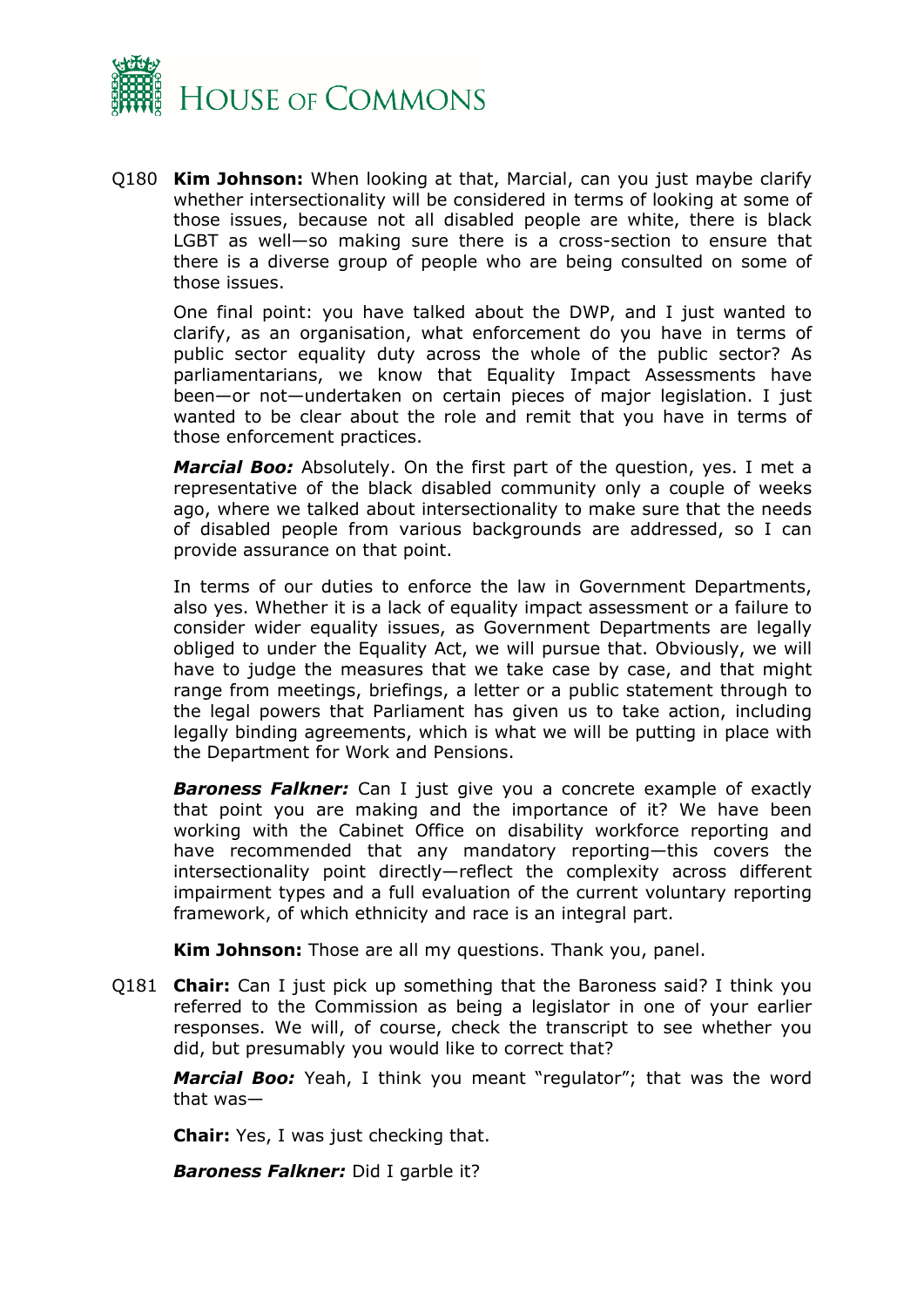

**Chair:** No, you said "legislator". Jackie.

Q182 **Jackie Doyle-Price:** Thank you, Chair. Just coming back to this issue of improving the conversation. As you say, the response to what were actually very sensible observations about getting the law right was deeply unfortunate. I was pleased to hear that you explicitly said today that you want to see conversion therapy of all types ended.

Of course, there are any number of route maps to achieving that goal, to articulate again the fact that the issues were issues of definition, and actually the term "trans" can cover any multitude of combinations, as you are aware. But, just taking those principles, the desire to end conversion therapy, the desire for single sex spaces where people want them, the desire to treat trans people appropriately where those services exist from an outcome perspective, I do not think many people would disagree with that.

Certainly, those outcomes should be ones that unite everybody who wants to get to a sensible place here. All of us involved in this debate really have to tackle head on the fact that there is a conflict of rights here, and perhaps one of the reasons we have reached this position in the conversation is because that we have avoided that in the desire to be kind, nice and inclusive. We just have not grappled with those very difficult issues, and that is down to people here.

Frankly, we give you the job to do based on the law. Against that perspective, you are responsible for regulating under the Equality Act, gender reassignment is treated very separate to sex and to sexuality. Has the way that our political discourse develops around these issues put you in the firing line, and do we need to go back and look at that? To you, Kishwer.

*Baroness Falkner:* When you say "we", you mean Parliament?

**Jackie Doyle-Price:** Parliament—yes, absolutely.

*Baroness Falkner:* Thank you. Yes, absolutely, there has been a slowburn toxicity developing in this space, and the discourse around the debate is one of the reasons we felt last year that we needed to look at all of these things in the round to be able to come to a considered view, because the different nations of the United Kingdom were found to be moving in different directions—different segments of society, campaigners saying "no debate", and shutting down debate. There were instances of academics losing their jobs, the courts increasingly addressing these issues where really these are issues more for society than the letter of the law. Of course, the courts have determined the fine letter of the law but in contradictory ways. Even in Scotland alone we have had two contradictory rulings that do not necessarily clarify the space.

When you say, "Is there a role for Parliament?" I personally would imagine there is. There are difficult pieces of legislation, and even non-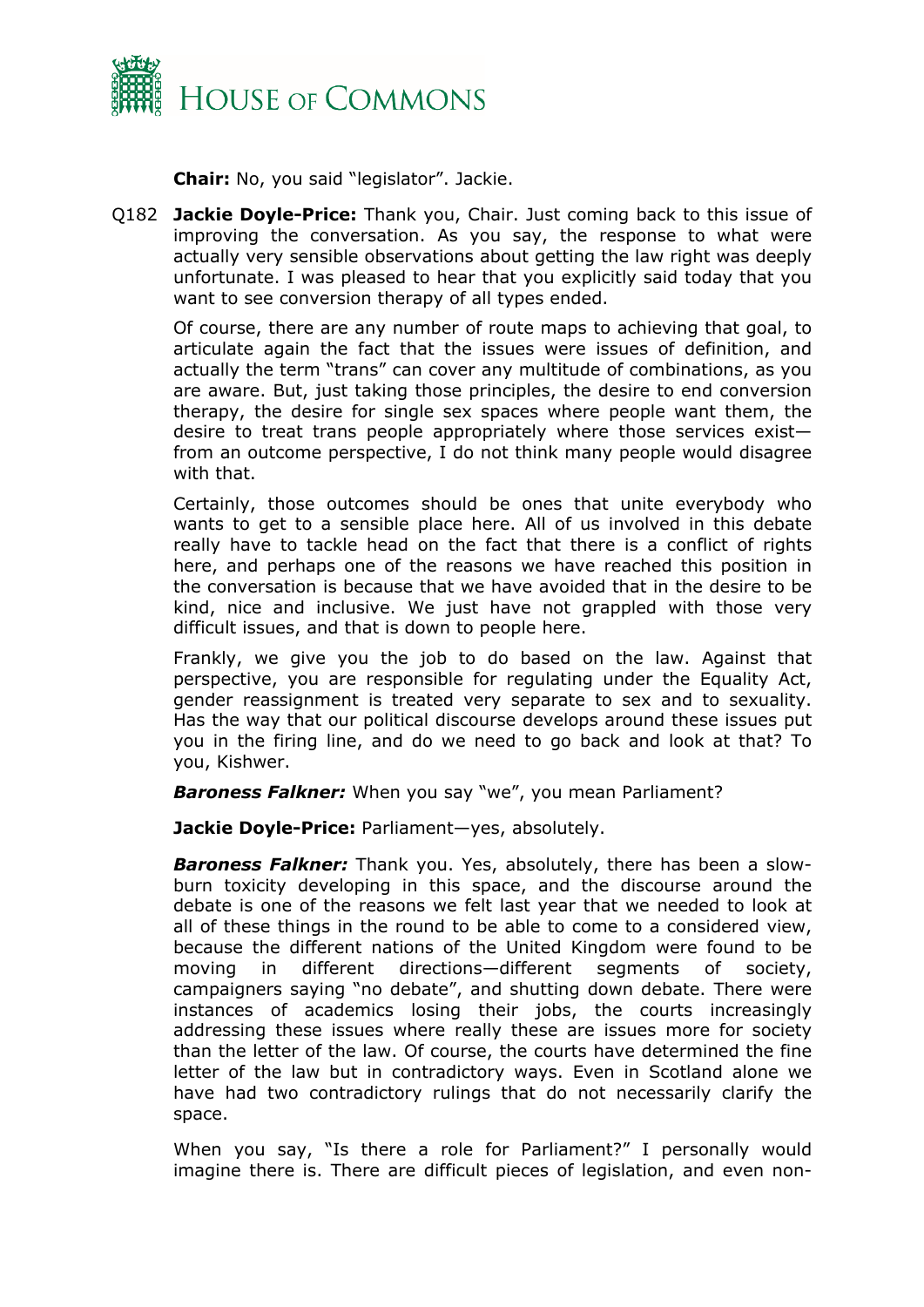

difficult pieces of legislation, but pieces of legislation that have a very wide impact. The reason why you have periodic post-legislative scrutiny of Bills in Parliament is for precisely that reason, and it is worth Parliament thinking through whether it wants to do post-legislative scrutiny here—it is for you to determine that.

Q183 **Jackie Doyle-Price:** Following on from that, we used to talk about lesbians and gay men up until very recently, and now we talk about LGBT. Those are two very different concepts, one conflating gender with sexuality. Sometimes it makes perfect sense; at other times it becomes a bit more complex.

I think we have made that shift without any real parliamentary scrutiny, and now you, as the regulator, are finding that at the sharp end. From that position, when was the tipping point that those issues came together, from your perspective?

*Baroness Falkner:* I must confess, when I had my nomination hearings—which was November 2020, I think—I was asked only a single, rather subtle, question. There were two Select Committees in which I appeared to go through my nomination hearing, so there were a large number of people in the room, and—*[Interruption.]*

**Chair:** Order. We are going to have to suspend the meeting, as we have a Division. Order. We will come back on the dot at four o'clock. We think there is only one vote.

*Sitting suspended.*

*On resuming—*

**Chair:** Thank you for coming back so promptly. We will now continue.

Q184 **Jackie Doyle-Price:** The question was in relation to LGBT and your confirmation hearing.

*Baroness Falkner:* I think your question was: when did we think that this debate started getting so heated?

## **Jackie Doyle-Price:** Yes.

*Baroness Falkner:* I was giving the example that in October or November 2020, when I had my confirmation hearing with two Select Committees, there was only one question asked on the issue of sex, I think it was—literally the one question in nearly two hours of questioning.

When I took up post, it was with four other commissioners—there were several of us that were new to the heat in that debate—and I think it is fair to say that we were pretty taken aback. That is why we asked the team to give us further information last year on how those policy positions had been arrived at and so on, and really discovered that it had been pretty ad hoc.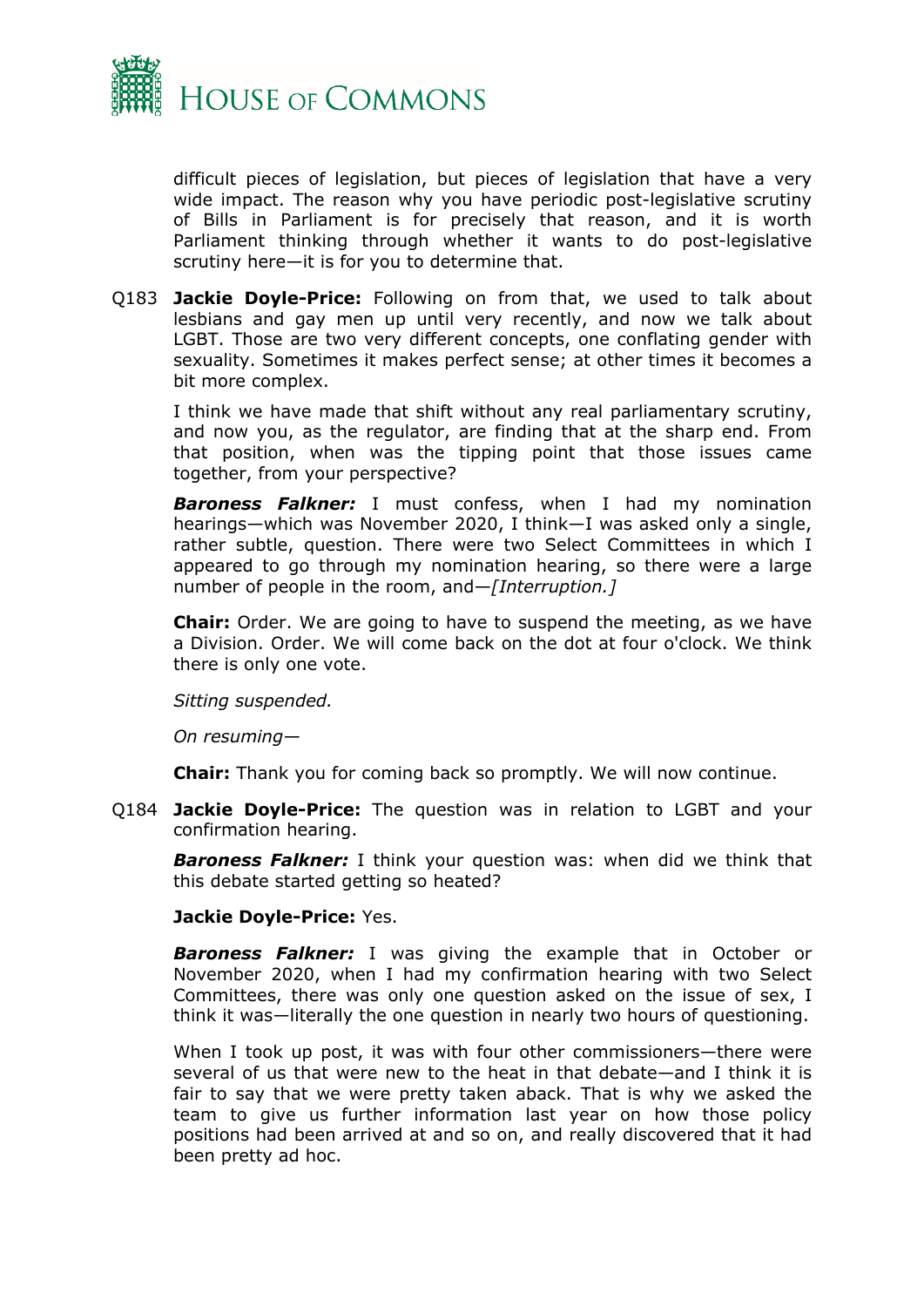

**Jackie Doyle-Price:** Thank you. I will leave it there, Chair.

Q185 **Chair:** When coming up with those policy positions, did you listen to the protected characteristic lead's views on that?

*Baroness Falkner:* I think that is for the Executive to answer.

*Marcial Boo:* Yes, the term that you are using—protected characteristic lead—is an internal term that we had assigned to certain individuals to think about some of these protected characteristic groups on behalf of the organisation. Just to clarify for other people, it is a label that we assigned to certain individuals inside the organisation, and the answer to your question is, yes, we did.

Q186 **Chair:** Does that make it any less valid because it is a label that is inside the organisation?

*Marcial Boo:* No, I am just clarifying for those people who may hear the term "protected characteristic lead" and not understand exactly what we are referring to, but yes, of course we have people with expertise in the organisation and we listen to their views.

Q187 **Chair:** Thank you. I think the Baroness spoke at one point about what the organisation is funded for. Marcial, how is it going with the budget?

*Marcial Boo:* If you are referring to last year's budget—

**Chair:** This year's budget. Has that been set yet?

*Marcial Boo:* We have not got a budget for the financial year that we are currently in. As you know, we are now a couple of weeks into the financial year and, unfortunately, we do not have a budget.

Q188 **Chair:** Has the Cabinet Office given you any timescale?

## *Marcel Boo:* No.

Q189 **Chair:** Is there anything that this Committee can do constructively to help with that? It is wholly unsatisfactory that the Government should think so little of the EHRC that your budget for the year has not yet been set.

*Baroness Falkner:* I am very grateful for your attention to this. Incredibly, it is an existential issue for us. We were talking earlier about our NHRI accreditation—the routine accreditation that will take place in October 2022.

One of the key foundational aspects of the Paris principles in deciding whether a national human rights institution is independent is whether it has the funding to undertake its role. A Government review 10 years ago, in 2012, concluded that the EHRC required a minimum of £17.1 million in order to carry out its statutory duties. The current budget has now dropped—the last year's budget was 17.1 and that is without accounting for inflation of 27% over the last 10 years since that decision was made.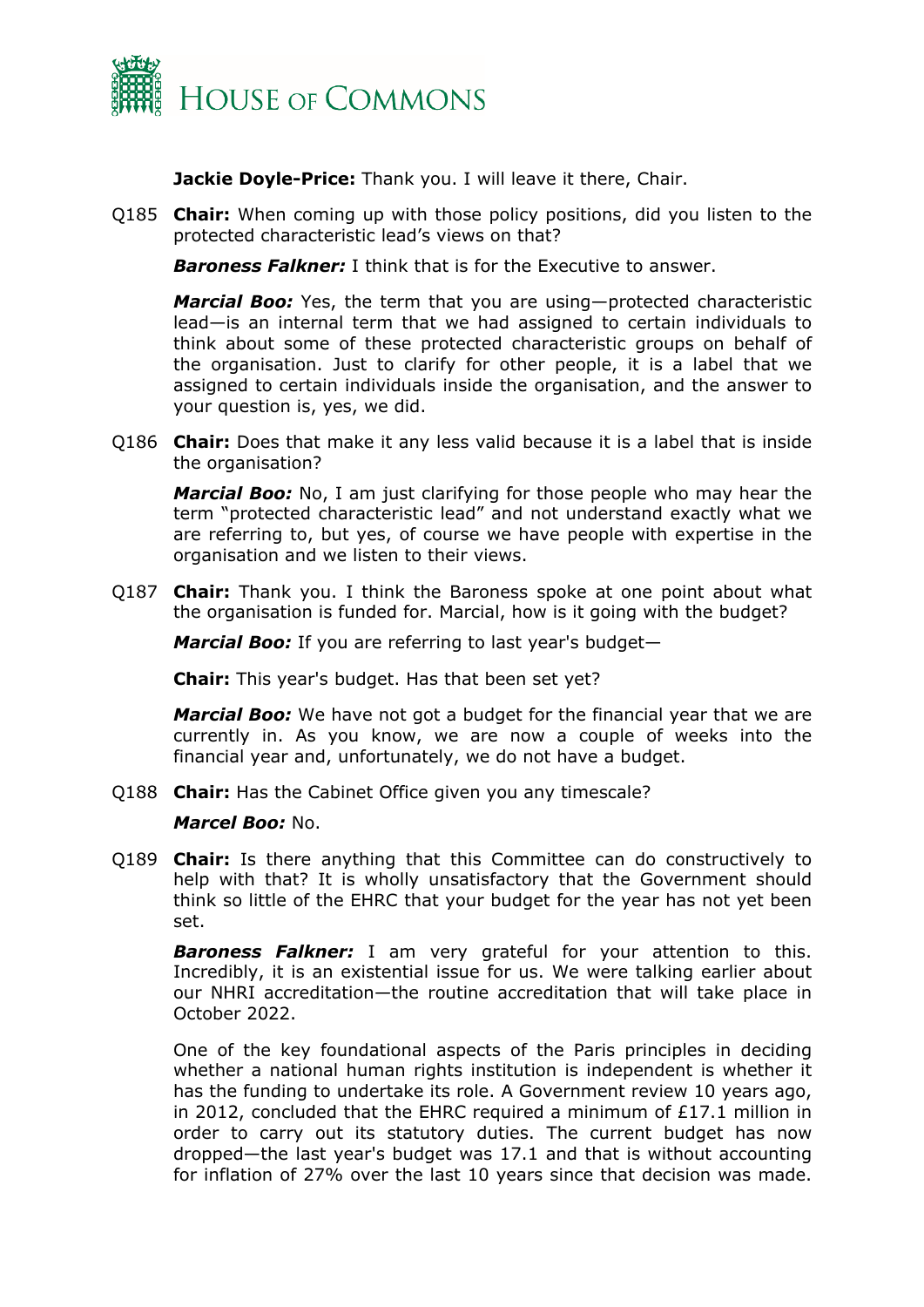

Essentially, we are not even at that statutory minimum that the review concluded was the absolute baseline for us to be able to cover the protected characteristics—

Q190 **Chair:** Can I ask how the budget works? Do you ask the Cabinet Office for a figure, or do they offer you one?

*Marcial Boo:* As you know, statutorily, we are an arm's length body of the Cabinet Office and, as with all arm's length bodies, we are asked to put in our budget requests. Essentially, we said we are happy to have the same amount of money this year that we had last year. We did that before Christmas in line with the normal financial management cycle. I understand that the spending review settlement was agreed months ago, and so it is a matter for the Cabinet Office to determine our settlement, and we are still awaiting it.

Q191 **Chair:** Still waiting, and you have recently published your three-year plan. Going forward, how is this budget uncertainty going to impact your ability to deliver that?

*Marcial Boo:* I hope it will not over the three years because I am expecting to get a budget. The National Audit Office are obviously concerned about this because they have a statutory duty to audit us to make sure we are going concern. I am confident that in the long term it will be okay, but in the short term it is impacting on my decisions as an accounting officer, because I am accountable to Parliament for £17 million last year. I need to make sure I am spending public money properly, and, obviously, I need to know how much money I have to spend in order to do that.

**Chair:** Thank you.

*Baroness Falkner:* Could I also add something about the Government's response on 17 March to the CRED Report?

**Chair:** The Commission on Race and Ethnic Disparities—

*Baroness Falkner:* No, the title of the response.

Q192 **Chair:** "Inclusive Britain"?

**Baroness Falkner: "**Inclusive Britain". The number one recommendation from CRED was that we be funded to do specific work on race disparities. The Government's response as recently as only six weeks ago in "Inclusive Britain" was that they wished to invest in us specifically in order to carry out some of that work, but—

Q193 **Chair:** They are not investing?

*Marcial Boo:* We have yet to hear the conclusion, and obviously we have been making representations both at official level and ministerially, and I am sure that there are conversations taking place in Whitehall, but we have to see the white smoke coming out of the chimney.